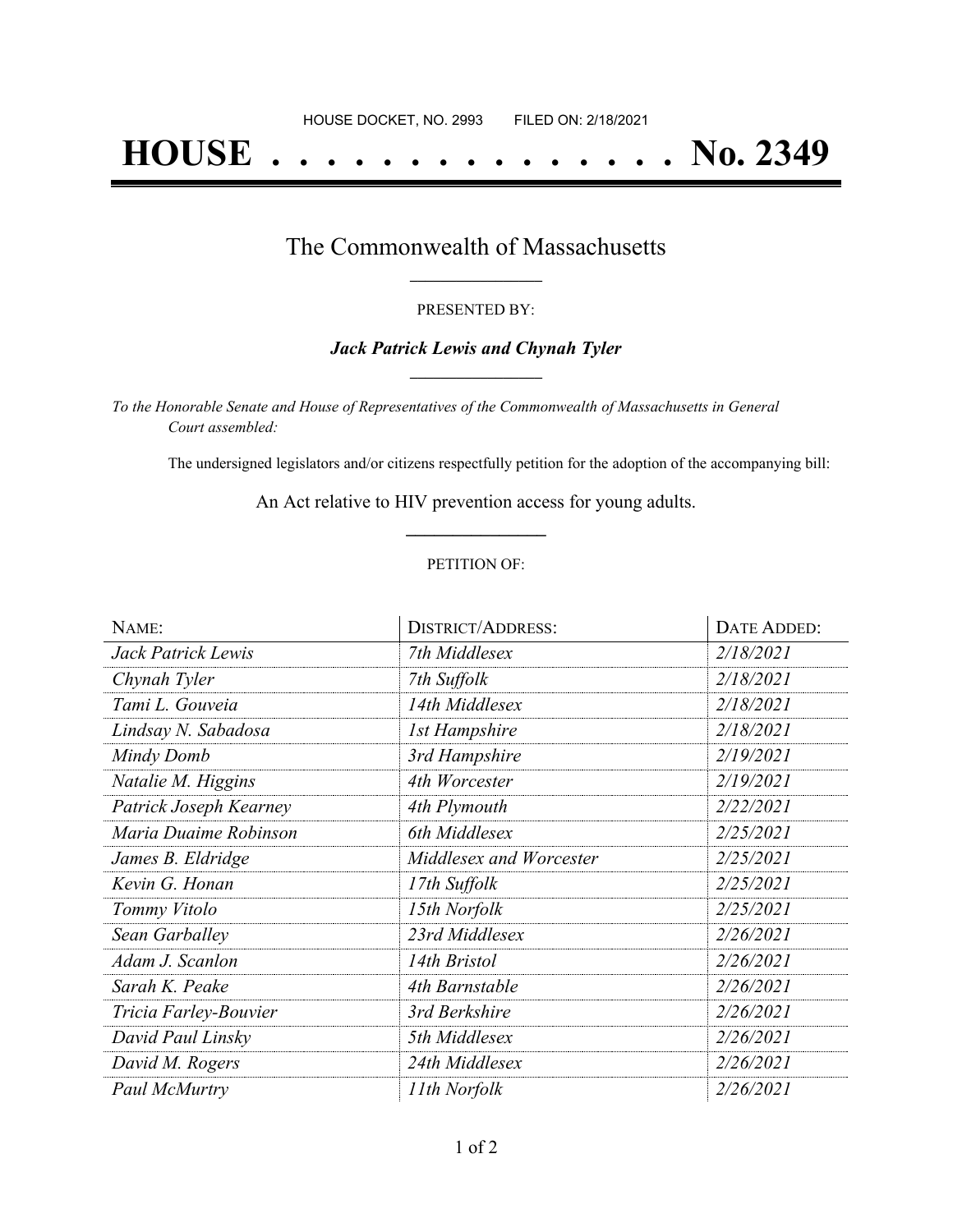| Michelle L. Ciccolo    | 15th Middlesex                  | 2/26/2021 |
|------------------------|---------------------------------|-----------|
| James K. Hawkins       | 2nd Bristol                     | 2/26/2021 |
| Lori A. Ehrlich        | 8th Essex                       | 3/5/2021  |
| Dylan A. Fernandes     | Barnstable, Dukes and Nantucket | 3/8/2021  |
| Paul F. Tucker         | 7th Essex                       | 3/5/2021  |
| Steven Ultrino         | 33rd Middlesex                  | 3/5/2021  |
| Liz Miranda            | 5th Suffolk                     | 3/8/2021  |
| Patrick M. O'Connor    | <b>Plymouth and Norfolk</b>     | 3/10/2021 |
| Christine P. Barber    | 34th Middlesex                  | 3/16/2021 |
| Julian Cyr             | Cape and Islands                | 3/19/2021 |
| Kate Lipper-Garabedian | 32nd Middlesex                  | 3/31/2021 |
| Mary S. Keefe          | 15th Worcester                  | 4/1/2021  |
| Rebecca L. Rausch      | Norfolk, Bristol and Middlesex  | 4/22/2021 |
| Sal N. DiDomenico      | Middlesex and Suffolk           | 4/26/2021 |
| Mike Connolly          | 26th Middlesex                  | 6/1/2021  |
| Meghan Kilcoyne        | 12th Worcester                  | 9/2/2021  |
| Jon Santiago           | 9th Suffolk                     | 9/13/2021 |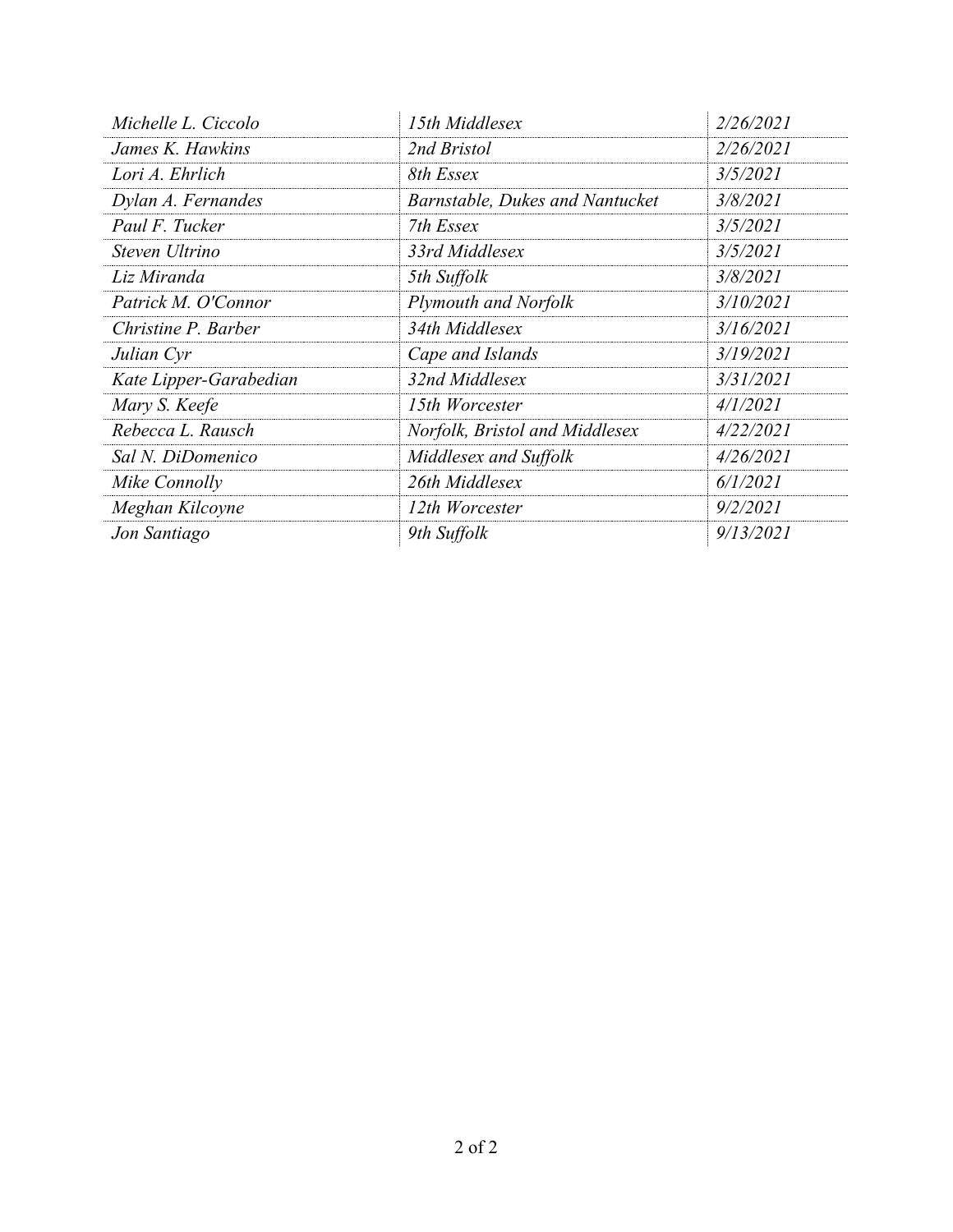## **HOUSE . . . . . . . . . . . . . . . No. 2349**

By Representatives Lewis of Framingham and Tyler of Boston, a petition (accompanied by bill, House, No. 2349) of Jack Patrick Lewis, Chynah Tyler and others relative to HIV prevention access for young adults. Public Health.

## The Commonwealth of Massachusetts

**In the One Hundred and Ninety-Second General Court (2021-2022) \_\_\_\_\_\_\_\_\_\_\_\_\_\_\_**

**\_\_\_\_\_\_\_\_\_\_\_\_\_\_\_**

An Act relative to HIV prevention access for young adults.

Be it enacted by the Senate and House of Representatives in General Court assembled, and by the authority *of the same, as follows:*

| $\mathbf{1}$   | SECTION 1. Section 117 of chapter 111 of the General Laws, as appearing in the 2018            |
|----------------|------------------------------------------------------------------------------------------------|
| 2              | Official Edition, is hereby amended by inserting after the word "providing", in line 1, the    |
| 3              | following words:- prevention of HIV or                                                         |
| $\overline{4}$ | SECTION 2. Said section 117 of said chapter 111, as so appearing, is hereby further            |
| 5              | amended, by inserting after the word "provide", in line 7, the following words:- prevention of |
| 6              | HIV or                                                                                         |
|                |                                                                                                |
| 7              | SECTION 3. Said section 117 of said chapter 111, as so appearing, is hereby further            |
| 8              | amended by inserting after the word "providing", in lines 11-12, the following words:-         |
| 9              | prevention of HIV or                                                                           |
| 10             | SECTION 4. Said section 117 of said chapter 111, as so appearing, is hereby further            |
| 11             | amended by inserting after the word "and", in line 16, the following words:- prevention of HIV |